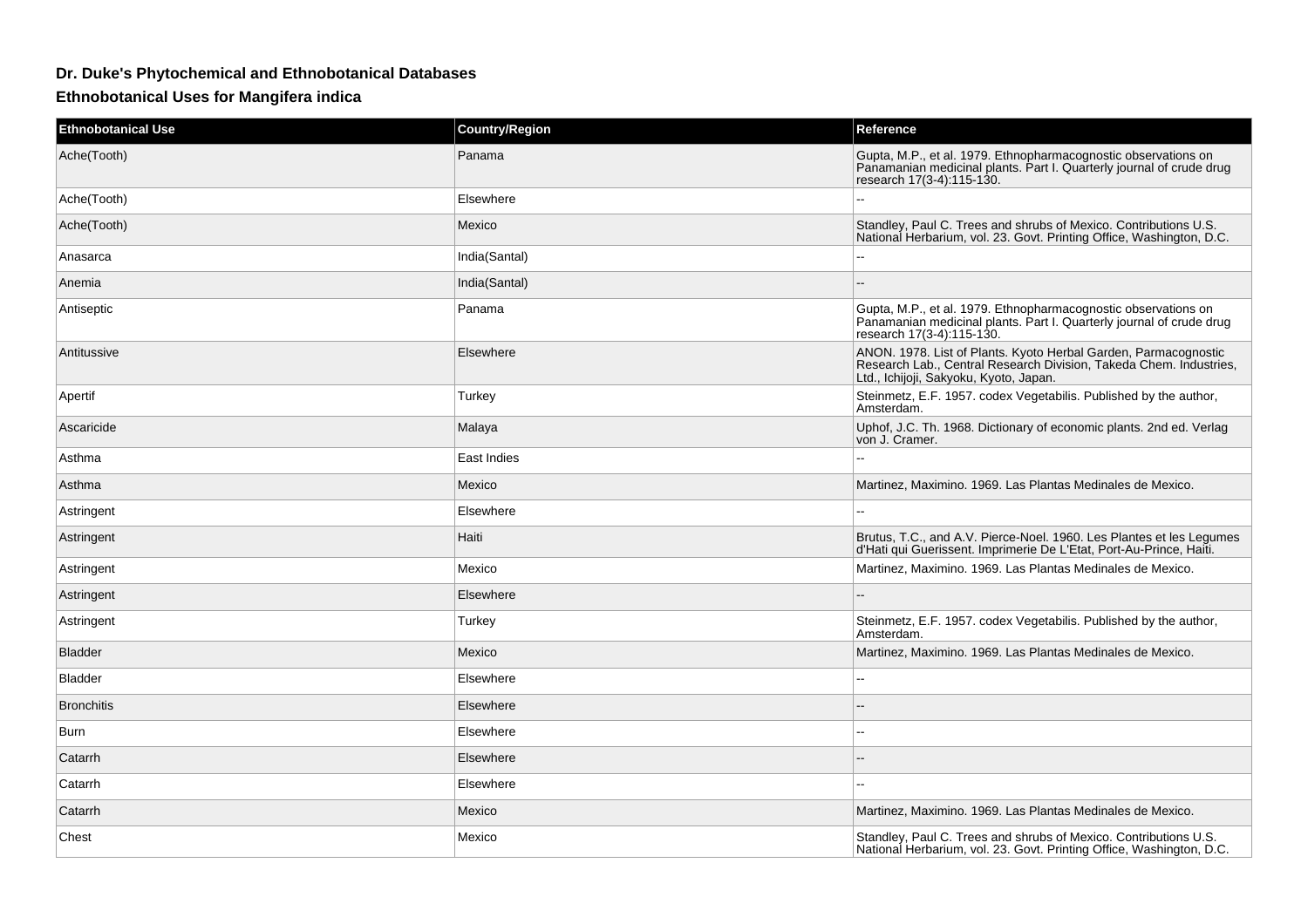| <b>Ethnobotanical Use</b> | <b>Country/Region</b> | Reference                                                                                                                                             |
|---------------------------|-----------------------|-------------------------------------------------------------------------------------------------------------------------------------------------------|
| Cholera                   | India(Santal)         | $\overline{a}$                                                                                                                                        |
| Cholera                   | Elsewhere             | $\sim$                                                                                                                                                |
| Circulation               | China                 | Shih-chen, Li. 1973. Chinese medinal herbs. Georgetown Press, San<br>Francisco.                                                                       |
| Cough                     | East Indies           |                                                                                                                                                       |
| Cough                     | Samoa                 |                                                                                                                                                       |
| Cough                     | Mexico                | Martinez, Maximino. 1969. Las Plantas Medinales de Mexico.                                                                                            |
| Dentifrice                | Elsewhere             |                                                                                                                                                       |
| Dentifrice                | Mexico                | Standley, Paul C. Trees and shrubs of Mexico. Contributions U.S.<br>National Herbarium, vol. 23. Govt. Printing Office, Washington, D.C.              |
| Diaphoretic               | Elsewhere             |                                                                                                                                                       |
| Diarrhea                  | Mexico                | Standley, Paul C. Trees and shrubs of Mexico. Contributions U.S.<br>National Herbarium, vol. 23. Govt. Printing Office, Washington, D.C.              |
| Diarrhea                  | Trinidad              | Wong, W. 1976. Some folk medicinal plants from Trinidad. Economic<br>Botany 30(2): 103-142.                                                           |
| Diarrhea                  | China                 | Shih-chen, Li. 1973. Chinese medinal herbs. Georgetown Press, San<br>Francisco.                                                                       |
| Diarrhea                  | Samoa                 |                                                                                                                                                       |
| Diarrhea                  | India(Santal)         | $\overline{a}$                                                                                                                                        |
| Diarrhea                  | Mexico                | Martinez, Maximino. 1969. Las Plantas Medinales de Mexico.                                                                                            |
| Diarrhea                  | Trinidad              | --                                                                                                                                                    |
| Diarrhea                  | Java                  |                                                                                                                                                       |
| Diarrhea                  | Elsewhere             |                                                                                                                                                       |
| Diuretic                  | Turkey                | Steinmetz, E.F. 1957. codex Vegetabilis. Published by the author,<br>Amsterdam.                                                                       |
| Diuretic                  | Elsewhere             | Щ,                                                                                                                                                    |
| Dropsy                    | India(Santal)         |                                                                                                                                                       |
| <b>Dysentery</b>          | Malaya                | Uphof, J.C. Th. 1968. Dictionary of economic plants. 2nd ed. Verlag<br>von J. Cramer.                                                                 |
| <b>Dysentery</b>          | Elsewhere             | $-$                                                                                                                                                   |
| Dysentery                 | Haiti                 | Liogier, Alain Henri. 1974. Diccionario Botanico de Nombres Vulgares<br>de la Espanola. Universidad Nacional Pedro Henriquez Urena, Santo<br>Domingo. |
| <b>Dysentery</b>          | India(Santal)         | $-$                                                                                                                                                   |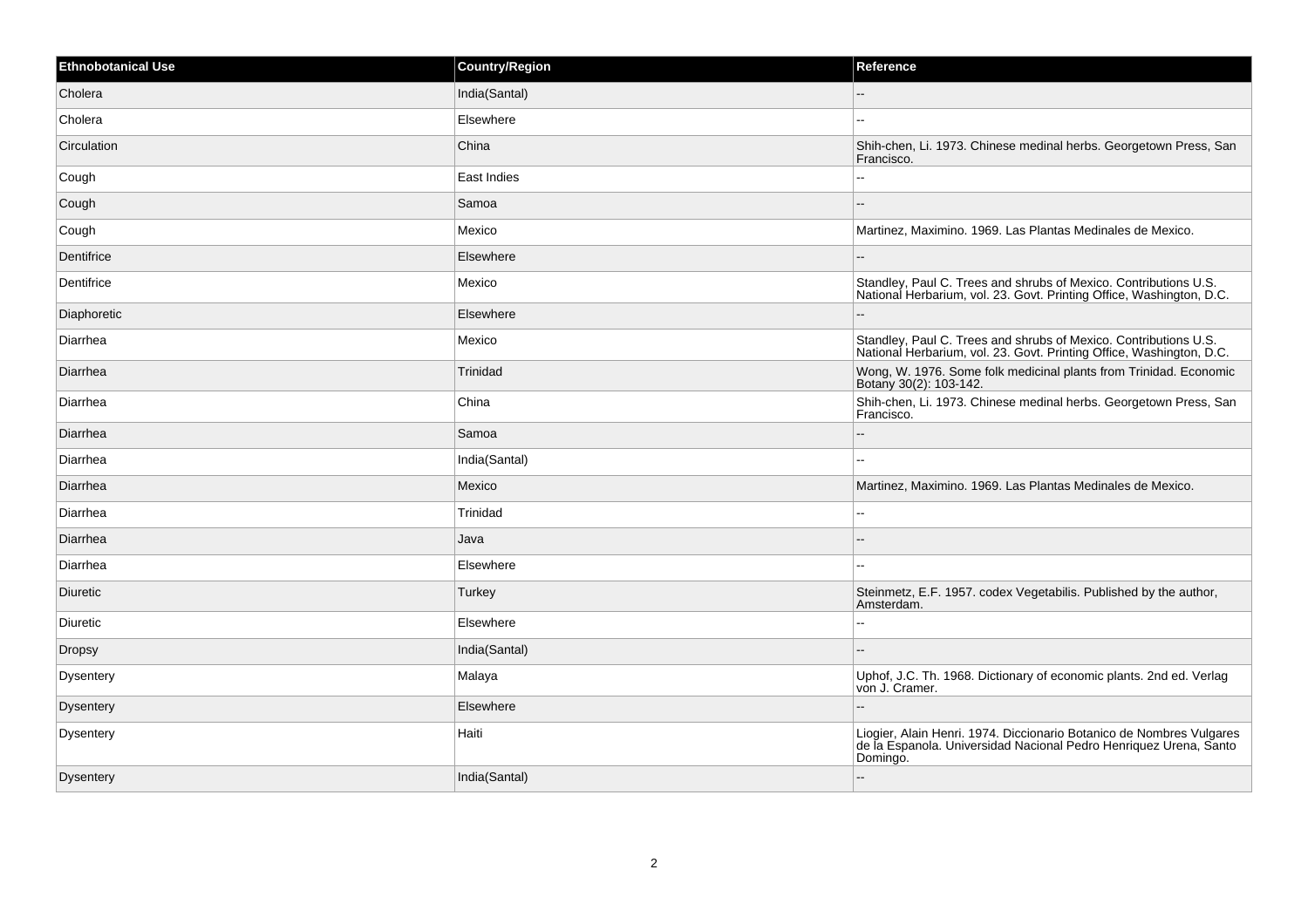| <b>Ethnobotanical Use</b> | <b>Country/Region</b> | Reference                                                                                                                                                           |
|---------------------------|-----------------------|---------------------------------------------------------------------------------------------------------------------------------------------------------------------|
| Dysentery                 | East Indies           |                                                                                                                                                                     |
| Dysmenorrhea              | China                 | Shih-chen, Li. 1973. Chinese medinal herbs. Georgetown Press, San<br>Francisco.                                                                                     |
| Dysmenorrhea              | Elsewhere             |                                                                                                                                                                     |
| Enterorrhagia             | Iraq                  | Al-Rawi, Ali. 1964. Medicinal Plants of Iraq. Tech. Bull. No. 15. Ministry<br>of Agriculture, Directorate General of Agricultural Research Projects.                |
| Eye                       | India(Santal)         |                                                                                                                                                                     |
| Fever                     | Mexico                | Standley, Paul C. Trees and shrubs of Mexico. Contributions U.S.<br>National Herbarium, vol. 23. Govt. Printing Office, Washington, D.C.                            |
| Fever                     | India(Santal)         |                                                                                                                                                                     |
| Fever                     | Trinidad              | Wong, W. 1976. Some folk medicinal plants from Trinidad. Economic<br>Botany 30(2): 103-142.                                                                         |
| Fever                     | Haiti                 | Brutus, T.C., and A.V. Pierce-Noel. 1960. Les Plantes et les Legumes<br>d'Hati qui Guerissent. Imprimerie De L'Etat, Port-Au-Prince, Haiti.                         |
| Fever                     | Samoa                 |                                                                                                                                                                     |
| Fever                     | Trinidad              |                                                                                                                                                                     |
| Foot                      | Elsewhere             |                                                                                                                                                                     |
| Fungicide                 | Elsewhere             |                                                                                                                                                                     |
| Gingivitis                | Panama                | Gupta, M.P., et al. 1979. Ethnopharmacognostic observations on<br>Panamanian medicinal plants. Part I. Quarterly journal of crude drug<br>research 17(3-4):115-130. |
| Gleet                     | Elsewhere             |                                                                                                                                                                     |
| Gleet                     | Elsewhere             |                                                                                                                                                                     |
| Glossitis                 | India(Santal)         | --                                                                                                                                                                  |
| Gum                       | Elsewhere             |                                                                                                                                                                     |
| Gum                       | Mexico                | Standley, Paul C. Trees and shrubs of Mexico. Contributions U.S.<br>National Herbarium, vol. 23. Govt. Printing Office, Washington, D.C.                            |
| Gum                       | Panama                | Gupta, M.P., et al. 1979. Ethnopharmacognostic observations on<br>Panamanian medicinal plants. Part I. Quarterly journal of crude drug<br>research 17(3-4):115-130. |
| Gum                       | Elsewhere             |                                                                                                                                                                     |
| Hematachezia              | Samoa                 |                                                                                                                                                                     |
| Hemiplegia                | India(Santal)         |                                                                                                                                                                     |
| Hemoptysis                | Iraq                  | Al-Rawi, Ali. 1964. Medicinal Plants of Iraq. Tech. Bull. No. 15. Ministry<br>of Agriculture, Directorate General of Agricultural Research Projects.                |
| Hemorrhage                | Malaya                | $\overline{a}$                                                                                                                                                      |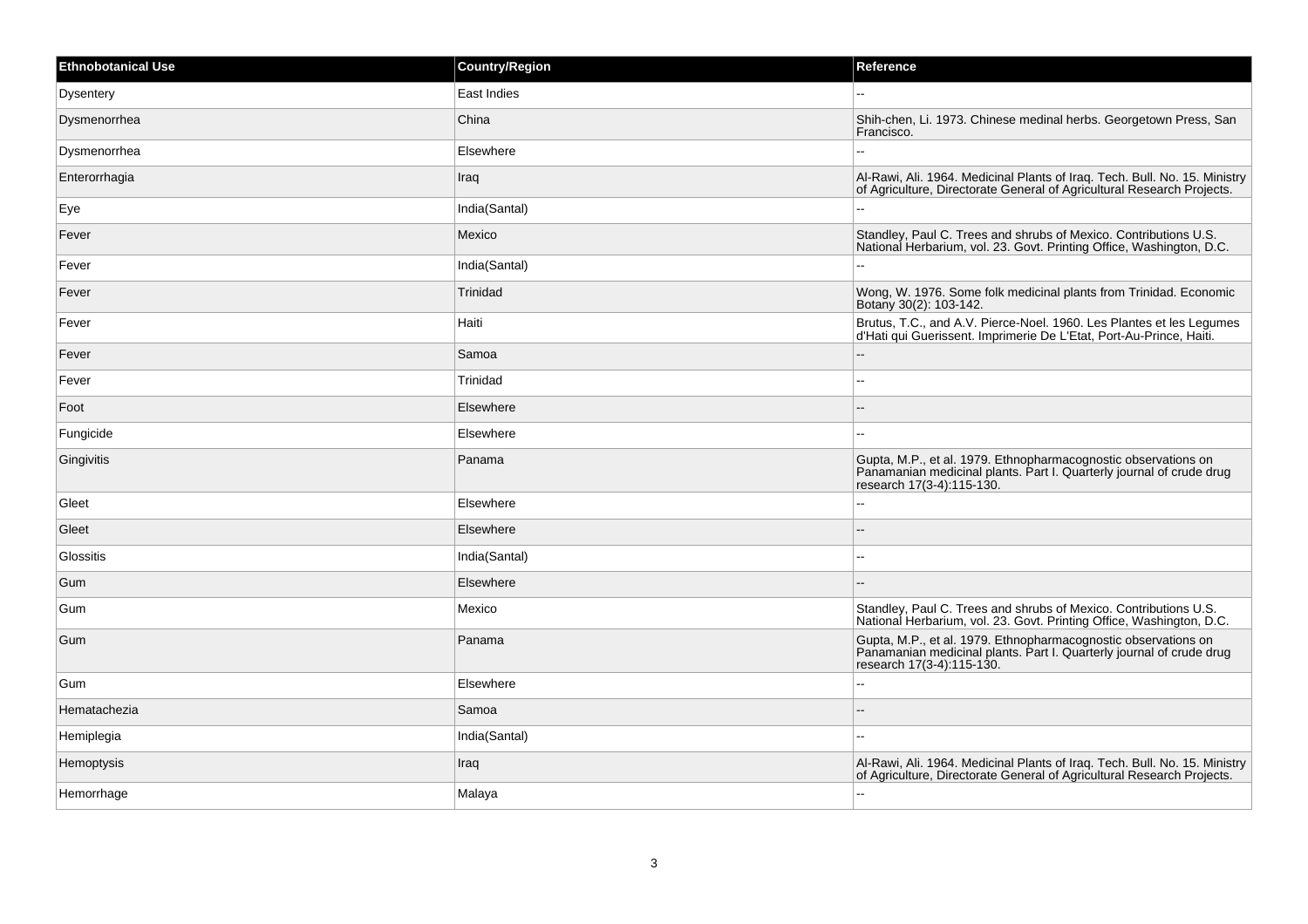| Ethnobotanical Use | <b>Country/Region</b> | Reference                                                                                                                                                           |
|--------------------|-----------------------|---------------------------------------------------------------------------------------------------------------------------------------------------------------------|
| Hemorrhage         | Malaya                | Uphof, J.C. Th. 1968. Dictionary of economic plants. 2nd ed. Verlag<br>von J. Cramer.                                                                               |
| Hemorrhage         | China                 | Shih-chen, Li. 1973. Chinese medinal herbs. Georgetown Press, San<br>Francisco.                                                                                     |
| Hemorrhage         | Elsewhere             | $-$                                                                                                                                                                 |
| Hemostat           | Elsewhere             | $\sim$                                                                                                                                                              |
| Hiccup             | Elsewhere             |                                                                                                                                                                     |
| Hiccup             | Elsewhere             | $-1$                                                                                                                                                                |
| Hypertension       | Trinidad              |                                                                                                                                                                     |
| Hypertension       | Trinidad              | Wong, W. 1976. Some folk medicinal plants from Trinidad. Economic<br>Botany 30(2): 103-142.                                                                         |
| Hypertension       | Curacao               | $-$                                                                                                                                                                 |
| Hypertension       | Trinidad              | Wong, W. 1976. Some folk medicinal plants from Trinidad. Economic<br>Botany 30(2): 103-142.                                                                         |
| Hypertension       | Elsewhere             | $-$                                                                                                                                                                 |
| Insomnia           | Trinidad              | $-$                                                                                                                                                                 |
| Insomnia           | Trinidad              | Wong, W. 1976. Some folk medicinal plants from Trinidad. Economic<br>Botany 30(2): 103-142.                                                                         |
| Jaundice           | India(Santal)         | $\overline{a}$                                                                                                                                                      |
| Laxative           | Panama                | Gupta, M.P., et al. 1979. Ethnopharmacognostic observations on<br>Panamanian medicinal plants. Part I. Quarterly journal of crude drug<br>research 17(3-4):115-130. |
| Laxative           | Elsewhere             |                                                                                                                                                                     |
| Laxative           | Turkey                | Steinmetz, E.F. 1957. codex Vegetabilis. Published by the author,<br>Amsterdam.                                                                                     |
| Leucorrhea         | China                 | Shih-chen, Li. 1973. Chinese medinal herbs. Georgetown Press, San<br>Francisco.                                                                                     |
| Leukorrhea         | Cambodia              |                                                                                                                                                                     |
| Liqueur            | Guatemala             | Standley, P.C., and J.A. Steyermark. 1952. Flora of Guatemala.<br>Fieldiana Botany, vol, 24, pt. 3. Museum of Natl. History, Chicago.                               |
| Liver              | Mexico                | Standley, Paul C. Trees and shrubs of Mexico. Contributions U.S.<br>National Herbarium, vol. 23. Govt. Printing Office, Washington, D.C.                            |
| Malaria            | Haiti                 | Brutus, T.C., and A.V. Pierce-Noel. 1960. Les Plantes et les Legumes<br>d'Hati qui Guerissent. Imprimerie De L'Etat, Port-Au-Prince, Haiti.                         |
| Malaria            | Panama(Cuna)          |                                                                                                                                                                     |
| Melaena            | Iraq                  | Al-Rawi, Ali. 1964. Medicinal Plants of Iraq. Tech. Bull. No. 15. Ministry<br>of Agriculture, Directorate General of Agricultural Research Projects.                |
| Menorrhagia        | Elsewhere             | $-$                                                                                                                                                                 |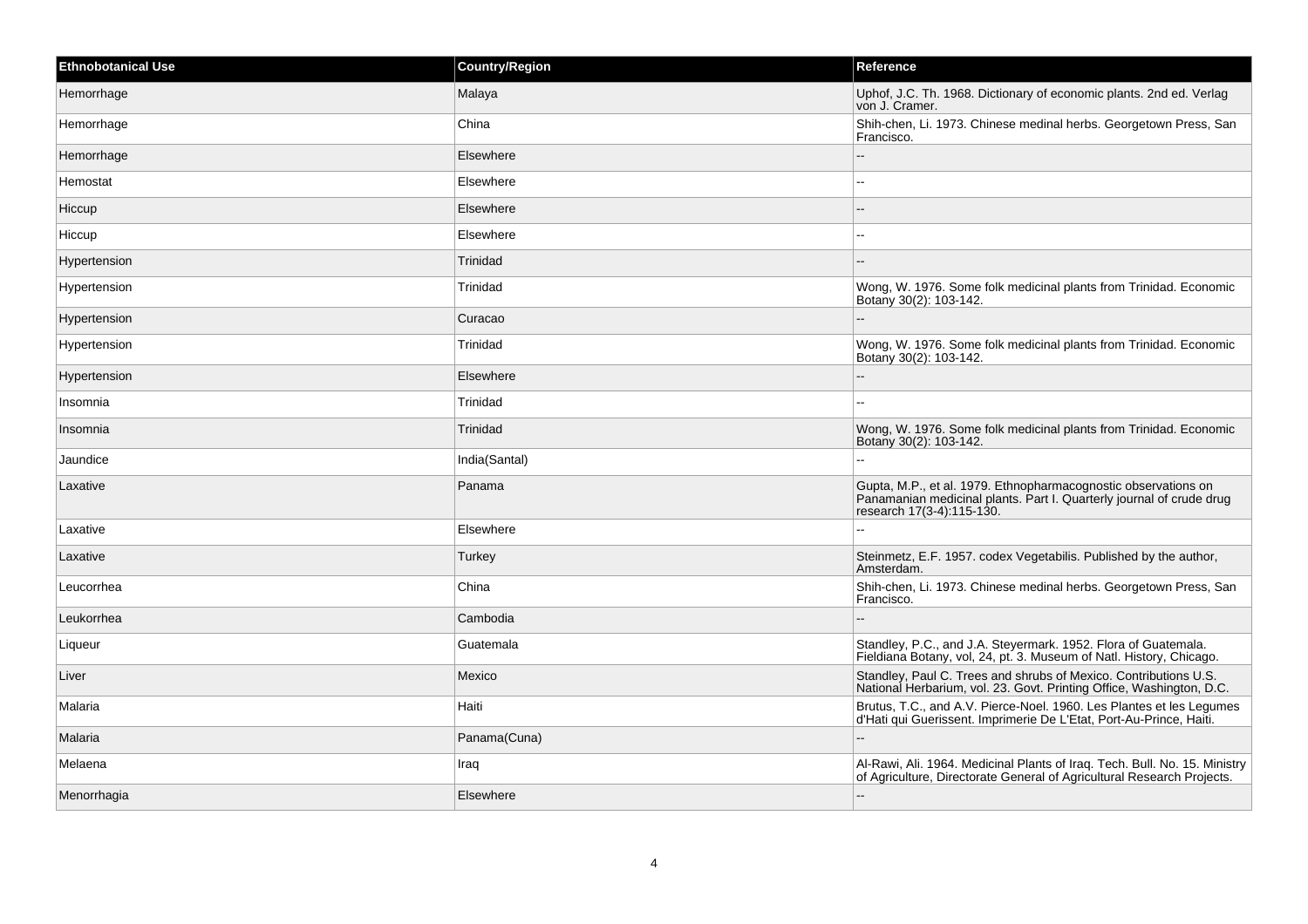| <b>Ethnobotanical Use</b> | <b>Country/Region</b> | Reference                                                                                                                                                           |
|---------------------------|-----------------------|---------------------------------------------------------------------------------------------------------------------------------------------------------------------|
| Menorrhagia               | China                 | Shih-chen, Li. 1973. Chinese medinal herbs. Georgetown Press, San<br>Francisco.                                                                                     |
| Metrorrhagia              | Malaya                | $\sim$                                                                                                                                                              |
| Metrorrhagia              | Iraq                  | Al-Rawi, Ali. 1964. Medicinal Plants of Iraq. Tech. Bull. No. 15. Ministry<br>of Agriculture, Directorate General of Agricultural Research Projects.                |
| Ophthalmia                | Iraq                  | Al-Rawi, Ali. 1964. Medicinal Plants of Iraq. Tech. Bull. No. 15. Ministry<br>of Agriculture, Directorate General of Agricultural Research Projects.                |
| Parasiticide              | Haiti                 | Liogier, Alain Henri. 1974. Diccionario Botanico de Nombres Vulgares<br>de la Espanola. Universidad Nacional Pedro Henriquez Urena, Santo<br>Domingo.               |
| <b>Piles</b>              | China                 | Shih-chen, Li. 1973. Chinese medinal herbs. Georgetown Press, San<br>Francisco.                                                                                     |
| Piles                     | Elsewhere             | $\sim$                                                                                                                                                              |
| Piles                     | Elsewhere             |                                                                                                                                                                     |
| Piles                     | Malaya                | Uphof, J.C. Th. 1968. Dictionary of economic plants. 2nd ed. Verlag<br>von J. Cramer.                                                                               |
| <b>Piles</b>              | Malaya                |                                                                                                                                                                     |
| Poison                    | Asia                  | Lewis and Elvin-Lewis, Medical Botany, ca 1977                                                                                                                      |
| Poison(Veterinary)        | Elsewhere             |                                                                                                                                                                     |
| Refrigerant               | Turkey                | Steinmetz, E.F. 1957. codex Vegetabilis. Published by the author,<br>Amsterdam.                                                                                     |
| Respiratory               | Panama                | Gupta, M.P., et al. 1979. Ethnopharmacognostic observations on<br>Panamanian medicinal plants. Part I. Quarterly journal of crude drug<br>research 17(3-4):115-130. |
| Rheumatism                | India(Santal)         | --                                                                                                                                                                  |
| Rheumatism                | Cambodia              |                                                                                                                                                                     |
| Rheumatism                | Panama                | Gupta, M.P., et al. 1979. Ethnopharmacognostic observations on<br>Panamanian medicinal plants. Part I. Quarterly journal of crude drug<br>research 17(3-4):115-130. |
| <b>Rickets</b>            | Haiti                 | Brutus, T.C., and A.V. Pierce-Noel. 1960. Les Plantes et les Legumes<br>d'Hati qui Guerissent. Imprimerie De L'Etat, Port-Au-Prince, Haiti.                         |
| Ringworm                  | Elsewhere             | L.                                                                                                                                                                  |
| Scabies                   | Elsewhere             |                                                                                                                                                                     |
| Scald                     | Elsewhere             | $\overline{a}$                                                                                                                                                      |
| Scurvy                    | Elsewhere             |                                                                                                                                                                     |
| Scurvy                    | Turkey                | Steinmetz, E.F. 1957. codex Vegetabilis. Published by the author,<br>Amsterdam.                                                                                     |
| Skin                      | Mexico                | Standley, Paul C. Trees and shrubs of Mexico. Contributions U.S.<br>National Herbarium, vol. 23. Govt. Printing Office, Washington, D.C.                            |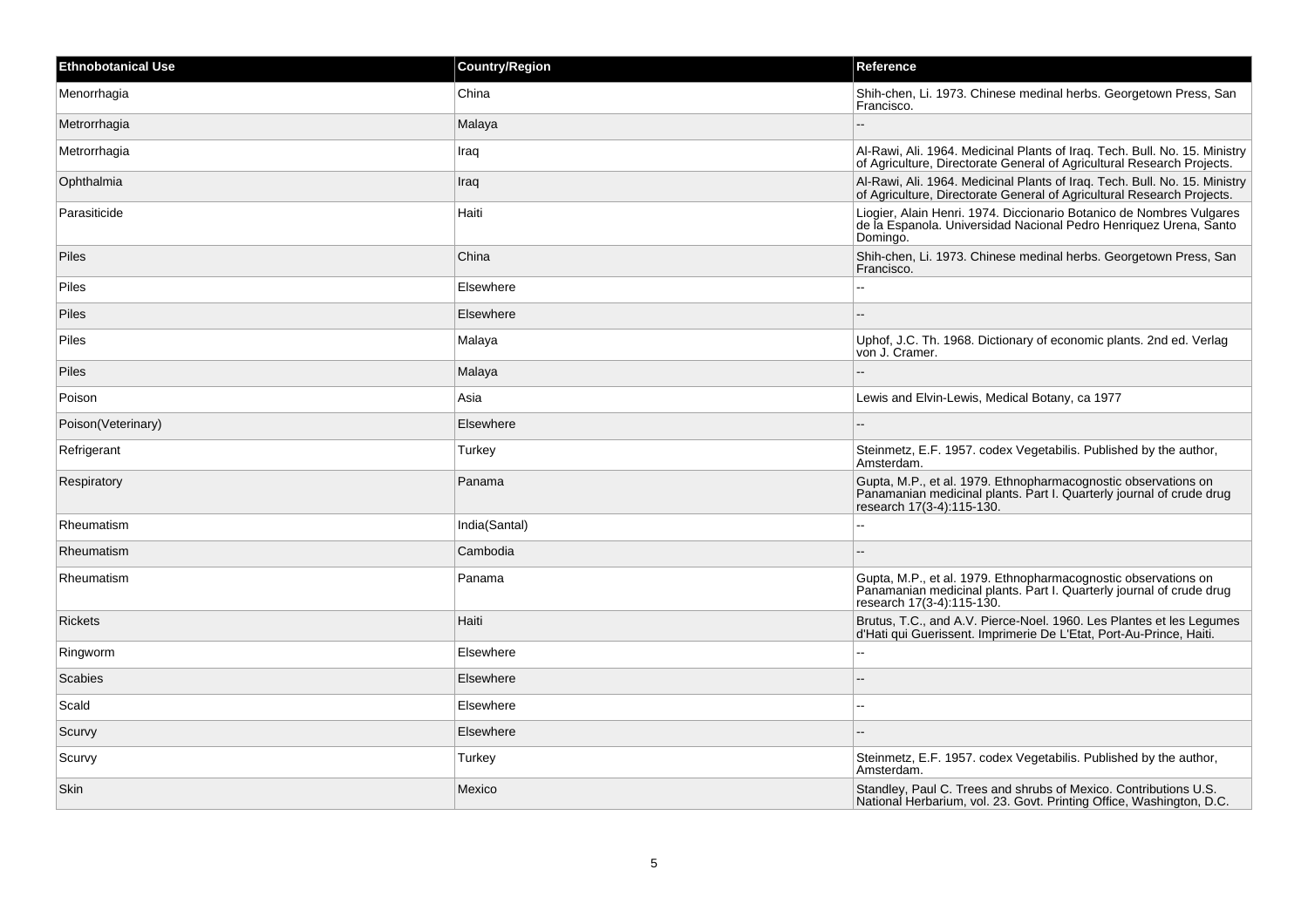| <b>Ethnobotanical Use</b> | <b>Country/Region</b> | Reference                                                                                                                                             |
|---------------------------|-----------------------|-------------------------------------------------------------------------------------------------------------------------------------------------------|
| Sore(Throat)              | Dominican Republic    | Liogier, Alain Henri. 1974. Diccionario Botanico de Nombres Vulgares<br>de la Espanola. Universidad Nacional Pedro Henriquez Urena, Santo<br>Domingo. |
| Sore(Throat)              | Samoa                 | $\overline{\phantom{a}}$                                                                                                                              |
| Stomach                   | Samoa                 | $\sim$                                                                                                                                                |
| Stomachic                 | Elsewhere             |                                                                                                                                                       |
| Stomachic                 | Iraq                  | Al-Rawi, Ali. 1964. Medicinal Plants of Iraq. Tech. Bull. No. 15. Ministry<br>of Agriculture, Directorate General of Agricultural Research Projects.  |
| Stomachic                 | Haiti                 | Brutus, T.C., and A.V. Pierce-Noel. 1960. Les Plantes et les Legumes<br>d'Hati qui Guerissent. Imprimerie De L'Etat, Port-Au-Prince, Haiti.           |
| Stomatitis                | Samoa                 |                                                                                                                                                       |
| Sudorific                 | Turkey                | Steinmetz, E.F. 1957. codex Vegetabilis. Published by the author,<br>Amsterdam.                                                                       |
| Sunstroke                 | Elsewhere             | --                                                                                                                                                    |
| Syphilis                  | Elsewhere             | --                                                                                                                                                    |
| Syphilis                  | Mexico                | Martinez, Maximino. 1969. Las Plantas Medinales de Mexico.                                                                                            |
| Taenifuge                 | Guatemala             | Standley, P.C., and J.A. Steyermark. 1952. Flora of Guatemala.<br>Fieldiana Botany, vol, 24, pt. 3. Museum of Natl. History, Chicago.                 |
| Thirst                    | China                 | Shih-chen, Li. 1973. Chinese medinal herbs. Georgetown Press, San<br>Francisco.                                                                       |
| Throat                    | Elsewhere             |                                                                                                                                                       |
| Tonic                     | Turkey                | Steinmetz, E.F. 1957. codex Vegetabilis. Published by the author,<br>Amsterdam.                                                                       |
| Unguent                   | Elsewhere             | $\overline{a}$                                                                                                                                        |
| Uterus                    | Malaya                | Uphof, J.C. Th. 1968. Dictionary of economic plants. 2nd ed. Verlag<br>von J. Cramer.                                                                 |
| Vermifuge                 | Mexico                | Martinez, Maximino. 1969. Las Plantas Medinales de Mexico.                                                                                            |
| Vermifuge                 | China                 | Shih-chen, Li. 1973. Chinese medinal herbs. Georgetown Press, San<br>Francisco.                                                                       |
| Vermifuge                 | Sumatra               |                                                                                                                                                       |
| Vermifuge                 | Guatemala             | Standley, P.C., and J.A. Steyermark. 1952. Flora of Guatemala.<br>Fieldiana Botany, vol, 24, pt. 3. Museum of Natl. History, Chicago.                 |
| Vermifuge                 | Samoa                 |                                                                                                                                                       |
| Vermifuge                 | Haiti                 | Liogier, Alain Henri. 1974. Diccionario Botanico de Nombres Vulgares<br>de la Espanola. Universidad Nacional Pedro Henriquez Urena, Santo<br>Domingo. |
| Vermifuge                 | Turkey                | Steinmetz, E.F. 1957. codex Vegetabilis. Published by the author,<br>Amsterdam.                                                                       |